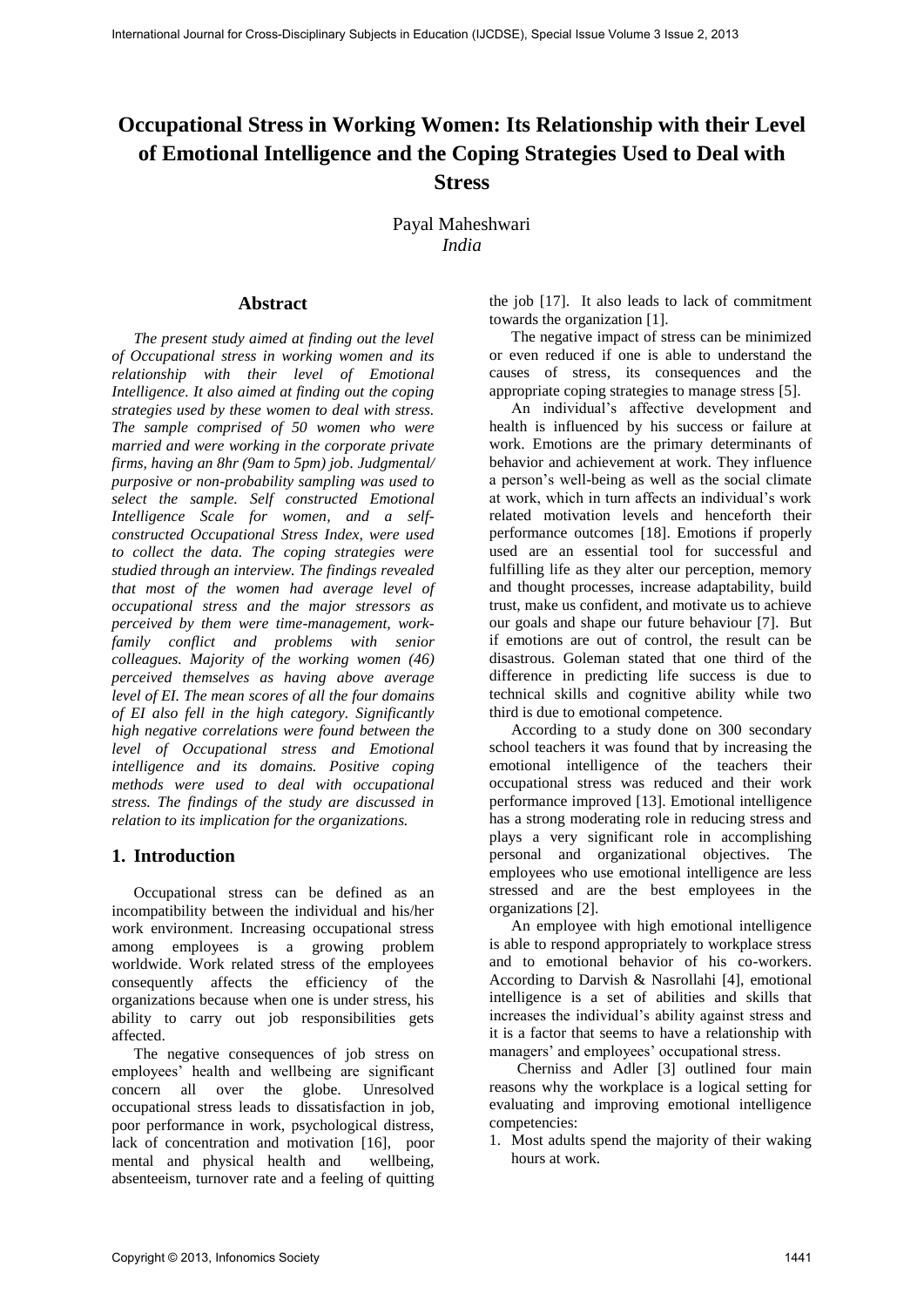- 2. Emotional intelligence competencies are critical for success in most jobs.
- 3. Many adults enter the workforce without the competencies necessary to succeed or excel at their job.

Earlier, workplace was dominated mostly by male employees, but now even women have formed an important part of workplace settings. The number of women employees are increasing considerably

The Economic Times on the  $13<sup>th</sup>$  of May, 2009 stated that according to a paper commissioned by NASSCOM's ongoing gender inclusivity initiative, India has more working women than any other country [8]. According to Rao a management consultant in Hyderabad, other than wanting to excel and showing their worth, generating income and maintaining a reasonable standard of living are the driving force which motivate women to take up employment [11].

Work has a lot of positive impact on women. It gives them sense of fulfillment as they feel they are contributing to the society, it gives them a sense of identity and increases their self-esteem. Work provides them with financial security and gives them a sense of safety.

In the Indian societal context, the traditional roles of women has been conducting household chores and raising children, and her identity is linked to the institutions of marriage, family and children [14]. Therefore, for working women it becomes increasingly difficult to handle the work and family together as the responsibility at work and the major activities at home lie on her shoulders. This balancing between work and family demands become an increasing cause of stress in their lives.

 Since women have become an essential part of the Indian workforce and thus Indian economy, it becomes important to study job related stress in women. Today the job demands are increasing leading to more and more responsibilities. On one hand the jobs are paying well and have lot of positive impact on women, but on the other hand they also expect a lot of work and time in return. With the responsibility at home and increasing demands at work, women find it difficult to do justice to both, and this whole feeling of doing the best at both fronts and not being able to give their 100% to either makes them feel guilty. If this feeling persists for long they have no option than to decide between home and work. The situation becomes emotionally very draining, when one has to choose between work and family, and if they choose work it would not be expected in our society, so they have to choose the family. But this isn't the end of the trouble. International Journal international for Cross-Disciplinary Subjects in the cross-Disciplinary Cross-Disciplinary Subjects in The Cross-Disciplinary Subjects in Eq. 6 (1) and the Cross-Disciplinary Cross-Disciplinary (III

The answer to the problem is not leaving the job, as leaving the job makes them feel a loss of identity and self worth, but to be able to cope in an effective manner by, balancing roles, fixing priorities, time-management, being assertive, managing conflicts, being adaptive and so on.

It is important that women should be able to handle such situations. Thus, it is very essential for them to learn skills which will help them to deal with the situation. In a nutshell, enhancing EI skills would help in managing stress and accomplishing personal and professional goals.

The present study aimed at finding out the level of Occupational stress in working women and its relationship with their level of Emotional Intelligence. The research also aimed at finding out the coping strategies used by working women (with different levels of Emotional intelligence) to deal with stress.

## **2. Method**

### **2.1. Sample**

The sample comprised of 50 married women working in the corporate private firms, having an 8hr (9am to 5pm) job. They belonged to nuclear families with minimum qualification as Graduates. The eldest child was in the age of 6-13 years. Judgmental/ purposive or non-probability sampling was used to select the sample.

#### **2.2 Tools**

The tools used were, Self constructed Emotional Intelligence Scale for women (Cronbach's alpha= .862), and a self-constructed Occupational Stress Index, (Cronbach's alpha =.918). The coping strategies were studied through an self constructed interview schedule.

#### **2.3. Analyses**

The Data was analyzed using SPSS package. Correlations were computed to study the relationships between the two variables.

#### **3. Results**

The findings revealed that majority of the working women (46) perceived themselves as having above average level of EI (see Table 1). The mean score was found to be much above the theoretical midpoint. The mean scores of all the four domains of EI also fell in the high category, with majority of the participants perceiving themselves as having high level of self awareness (48), self management (39), social awareness (36) and relationship management (36).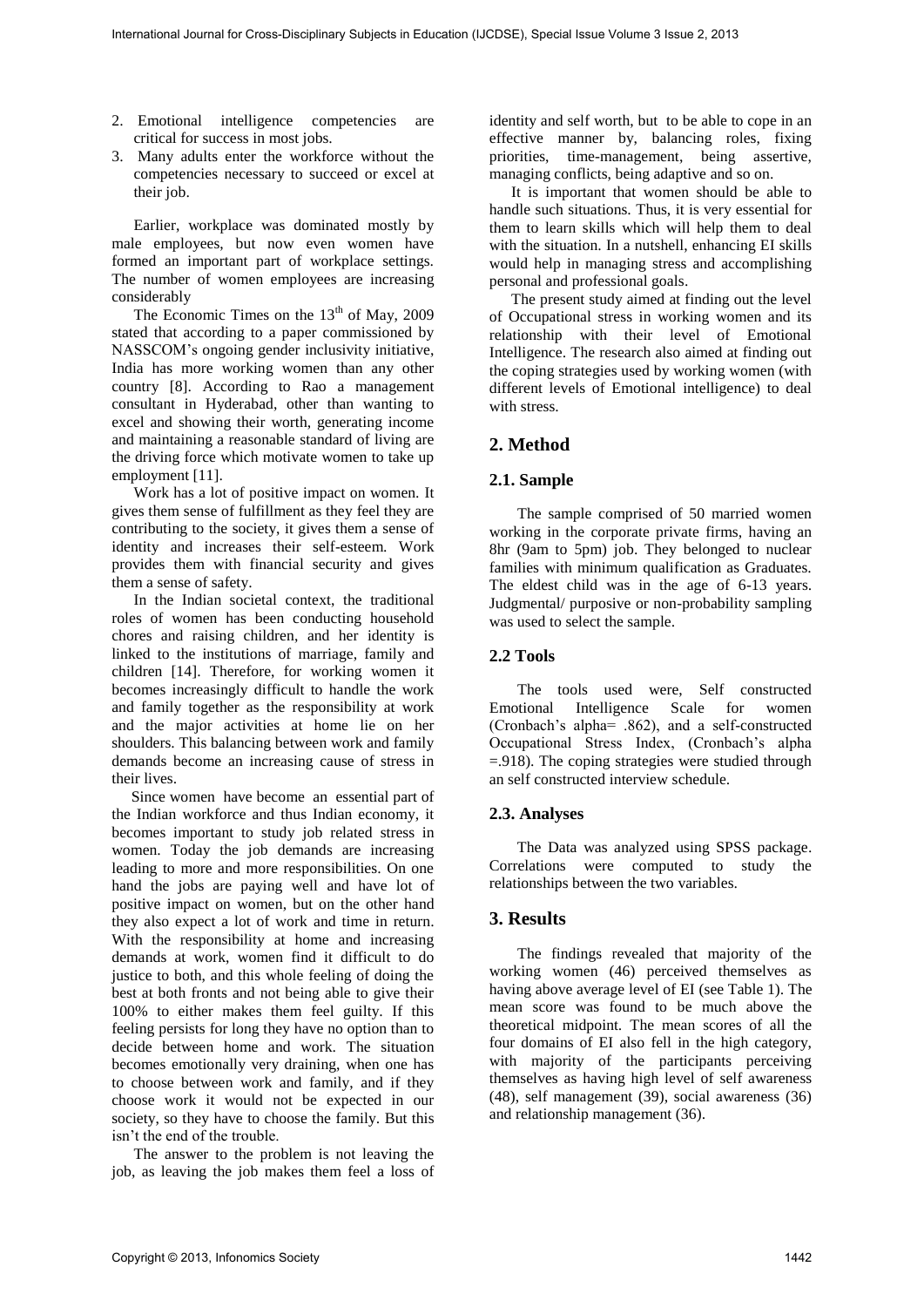Table 1. Frequencies of participants at different Levels of Emotional Intelligence  $(N=50)$ 

| $\alpha$ vers of Emonomal michigence ( $\alpha$ – $\beta$ |        |    |
|-----------------------------------------------------------|--------|----|
|                                                           | $N=50$ |    |
| Average                                                   |        |    |
| Above average                                             |        | 46 |
| Well above average                                        |        |    |

#### Table 2. Frequencies of participants at different level of occupational stress (N=50)

|         | $N=50$ | (f) |
|---------|--------|-----|
| Low     |        | 19  |
| Average |        | 31  |
| High    |        |     |

Table 3. Relationship between the level of Emotional Intelligence and level of Occupational Stress in working women (n=50)

|                 |                        |             | Overall<br>occupational stress |
|-----------------|------------------------|-------------|--------------------------------|
|                 |                        |             |                                |
| Total Emotional | Pearson                | correlation | $-733**$                       |
| Intelligence    | coefficient            |             |                                |
|                 |                        |             |                                |
|                 | Significance(2-tailed) |             | .000                           |
|                 |                        |             |                                |
|                 |                        | N           | 50                             |

| Table 4. Relationship between the Domains of |
|----------------------------------------------|
| Emotional Intelligence and the level of      |
| Occupational Stress                          |

| Occupational Stress |             |             |              |  |  |
|---------------------|-------------|-------------|--------------|--|--|
|                     | Overall     | Pearson's   | Significance |  |  |
|                     | occupationa | Correlation | $(2-tailed)$ |  |  |
|                     | 1 stress    | coefficient |              |  |  |
| Self-               |             | $-.518**$   | .000         |  |  |
| awareness           |             |             |              |  |  |
| Self-               |             | $-.646**$   | .000         |  |  |
| manageme            |             |             |              |  |  |
| nt                  |             |             |              |  |  |
| Social              |             | $.470**$    | .000         |  |  |
| awareness           |             |             |              |  |  |
| Relationsh          |             | $-595**$    | .000         |  |  |
| ip                  |             |             |              |  |  |
| manageme            |             |             |              |  |  |
| nt                  |             |             |              |  |  |
|                     |             |             |              |  |  |

Table 5. Relationship between the level of emotional intelligence and the sub-scales of Occupational Stress Index

|              | Table 1. Frequencies of participants at different<br>Levels of Emotional Intelligence (N=50)                                                                                                                                                                                                  | $N=50$      | (f)                             |                                                                                                                                                                        | stress and the domain of self-management (p=<br>.646**, $r = .000$ ). The domain of social awareness                                                                                                                                                                                                                         |                                               |                      |
|--------------|-----------------------------------------------------------------------------------------------------------------------------------------------------------------------------------------------------------------------------------------------------------------------------------------------|-------------|---------------------------------|------------------------------------------------------------------------------------------------------------------------------------------------------------------------|------------------------------------------------------------------------------------------------------------------------------------------------------------------------------------------------------------------------------------------------------------------------------------------------------------------------------|-----------------------------------------------|----------------------|
|              | Average                                                                                                                                                                                                                                                                                       |             | $\mathbf{1}$                    | had a significant negative correlation with the<br>overall level of occupational stress but to a modest<br>level (p= -.470 <sup>**</sup> , p= .000) [Refer Table no.4] |                                                                                                                                                                                                                                                                                                                              |                                               |                      |
|              | Above average<br>Well above average                                                                                                                                                                                                                                                           |             | 46<br>3                         | Table 4. Relationship between the Domains of<br>Emotional Intelligence and the level of                                                                                |                                                                                                                                                                                                                                                                                                                              |                                               |                      |
|              |                                                                                                                                                                                                                                                                                               |             |                                 |                                                                                                                                                                        | Overall                                                                                                                                                                                                                                                                                                                      | <b>Occupational Stress</b><br>Pearson's       | Significan           |
|              | Further it was found that no one perceived<br>themselves facing high level of occupational stress.                                                                                                                                                                                            |             |                                 |                                                                                                                                                                        | occupationa<br>1 stress                                                                                                                                                                                                                                                                                                      | Correlation<br>coefficient                    | $(2-tailed)$         |
|              | Majority (31 out of 50) of women perceived as<br>having average level stress, while some of the<br>participants (19 out of 50) opined in the low                                                                                                                                              |             |                                 | Self-<br>awareness                                                                                                                                                     |                                                                                                                                                                                                                                                                                                                              | $-.518**$                                     | .000                 |
|              | category of occupational stress (see Table 2). The<br>major stressors as perceived by them were time-<br>management, work-family conflict and problems                                                                                                                                        |             |                                 | Self-<br>manageme<br>nt                                                                                                                                                |                                                                                                                                                                                                                                                                                                                              | $-.646**$                                     | .000                 |
|              | with senior colleagues.<br>Table 2. Frequencies of participants at different                                                                                                                                                                                                                  |             |                                 | Social<br>awareness                                                                                                                                                    |                                                                                                                                                                                                                                                                                                                              | $.470**$                                      | .000                 |
|              | level of occupational stress $(N=50)$                                                                                                                                                                                                                                                         | $N=50$      | (f)                             | Relationsh<br>ip                                                                                                                                                       |                                                                                                                                                                                                                                                                                                                              | $-595**$                                      | .000                 |
|              | Low                                                                                                                                                                                                                                                                                           |             | 19                              | manageme<br>nt                                                                                                                                                         |                                                                                                                                                                                                                                                                                                                              |                                               |                      |
|              | Average                                                                                                                                                                                                                                                                                       |             | 31                              |                                                                                                                                                                        | ** Co-relation is significant at the 0.01 level (2-                                                                                                                                                                                                                                                                          |                                               |                      |
|              | High                                                                                                                                                                                                                                                                                          |             | $\overline{a}$                  | tailed)                                                                                                                                                                | All the sub-scales of occupational stress also had                                                                                                                                                                                                                                                                           |                                               |                      |
|              | The Pearson's Product Moment Correlation<br>Coefficient was used to measure the<br>interrelationship. The test assumption of linearity<br>was met while studying the correlations of certain<br>variables and wherever it was not met the<br>Nonparametric Spearman's rho was used there. The |             |                                 | the                                                                                                                                                                    | high significant negative correlations with the<br>overall level of emotional intelligence, except for<br>sub-scales of under participation<br>powerlessness, work-family conflict and gender<br>discrimination (see Table 5).<br>Table 5. Relationship between the level of<br>emotional intelligence and the sub-scales of |                                               | and                  |
|              | findings of the study revealed that a significant<br>strong negative correlation existed between the                                                                                                                                                                                          |             |                                 | Sub-scale of                                                                                                                                                           |                                                                                                                                                                                                                                                                                                                              | <b>Occupational Stress Index</b><br>Emotional | Significance         |
|              | level of Emotional Intelligence                                                                                                                                                                                                                                                               |             | and                             | Occupational<br><b>Stress</b><br>1. Work                                                                                                                               | Pearson's                                                                                                                                                                                                                                                                                                                    | Intelligence<br>$-.531**$                     | $(2-tailed)$<br>.000 |
|              | Occupational stress ( $r = -.733**$ , $p = .000$ ). That is,<br>when a working woman is high on emotional                                                                                                                                                                                     |             |                                 | overload<br>2. Role                                                                                                                                                    | Correlation<br>Pearson's                                                                                                                                                                                                                                                                                                     | $-.562**$                                     | .000                 |
|              | intelligence, she experiences lower levels of                                                                                                                                                                                                                                                 |             |                                 | ambiguity<br>3. Role                                                                                                                                                   | Correlation<br>Pearson's                                                                                                                                                                                                                                                                                                     | $-.574**$                                     | .000                 |
| total        | occupational stress (see Table 3).<br>Table 3. Relationship between the level of<br>Emotional Intelligence and level of Occupational                                                                                                                                                          |             |                                 | conflict<br>4.<br>Unreasonable<br>political/group<br>pressure                                                                                                          | Correlation<br>Pearson's<br>Correlation                                                                                                                                                                                                                                                                                      | $-.614**$                                     | .000                 |
|              | Stress in working women $(n=50)$                                                                                                                                                                                                                                                              |             | Overall                         | 5. Lack of<br>appreciation                                                                                                                                             | Pearson's<br>correlation                                                                                                                                                                                                                                                                                                     | $-.568**$                                     | .000                 |
| Intelligence | Total Emotional<br>Pearson<br>coefficient                                                                                                                                                                                                                                                     | correlation | occupational stress<br>$-733**$ | and due merit<br>6. Under<br>participation<br>and                                                                                                                      | Pearson's<br>Correlation                                                                                                                                                                                                                                                                                                     | $-462**$                                      | .001                 |
|              | Significance(2-tailed)<br>N                                                                                                                                                                                                                                                                   |             | .000<br>50                      | powerlessness<br>7. Intrinsic<br>impoverishme                                                                                                                          | Pearson's<br>Correlation                                                                                                                                                                                                                                                                                                     | $-.654**$                                     | .000                 |
| tailed)      | ** Co-relation is significant at the 0.01 level (2-                                                                                                                                                                                                                                           |             |                                 | nt<br>8. Strenuous<br>working<br>environment<br>9. Work-                                                                                                               | Pearson's<br>correlation                                                                                                                                                                                                                                                                                                     | $-.507**$                                     | .000                 |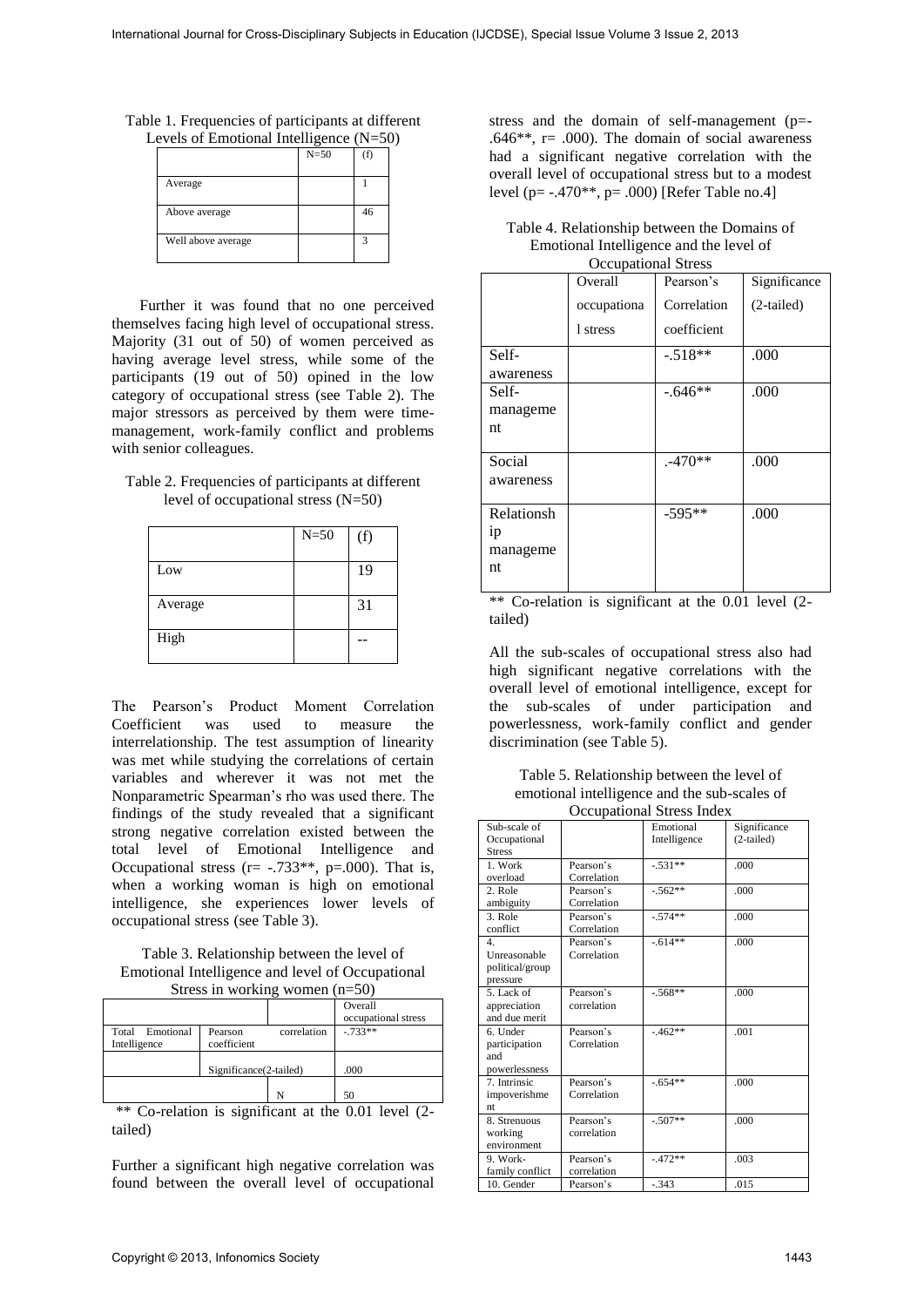| discrimination | correlation |  |
|----------------|-------------|--|

\*\* Co-relation is significant at the 0.01 level (2-tailed)

The results for coping strategies were categorized according to the level of EI the participant had. As most of the participant (46) perceived themselves as having above average level of EI, the coping strategies used by them have been stated here in this section.

The strategies that were used most often by women who perceived themselves as above average level of EI, were confronting the stress (23), taking support from friends and family members (22), seeking inner wisdom (20), talking and discussing with people from office (19) and taking spiritual help (19), while the strategies of compromising (40), relaxation/recreation (26), engaging in physical activity (21) and transfer of negative feelings (20) were used sometimes. The strategies that were found to be most effective were that of confronting the stress (35), taking spiritual help (28), seeking inner wisdom (26), talking and discussing with people from office (24), engaging in a creative expression (23) and relaxation/recreation (23). Strategies such as taking a break/changing the job (22) and transfer of negative feelings (22) were found to be not very effective strategies in coping with stress. Few of the working women with above average level of EI (7) stated categorically that they do not use the strategies like taking a break/ changing the job, or transfer of negative feelings as they do not lead to any kind of relief from stress. International Journal International For Cross-Disciplinary Subjects in Education (ISO 1975) and the control of the second the cross-Disciplinary Subjects in Equivarian (ISO 1975) and the control of the second the second

Strategies like avoidance/ withdrawal, forcing/ competition, accommodation were used by respondents sometime at a temporary level if the situation demanded or in order to calm the situation, but were not used often as they were found to be not very effective or moderately effective in dealing with occupational stress.

The respondents were further asked regarding the three coping strategies that help them to deal with stress the best and it was found that Channelizing the stress, engaging in recreational activities (like reading, watching T.V., relaxation, outings with friends and family members) (22), taking spiritual help, going to one's place of worship (17), were the major strategies that were helping the working women (with above average level of EI) to deal with stress the best. Talking or discussing with friends and family members, discussing with colleagues, seeking inner wisdom and engaging in creative expression (14 each) were few other strategies that were helping them to deal with stress the best.

The respondents were also asked for the reasons of how are the three coping strategies helping them the best. The results showed that the strategy of channelizing the stress, engaging in recreational activities assisted them in relaxing themselves, being calm, reframing their stressful routine and also in diverting their mind and not thinking about the stressful situation (24). The method of taking spiritual help facilitated them in times of trouble and gave them inner strength and courage to fight with the situation. The other findings revealed that discussing the issue with their office mates helped them a lot as they felt lighter; it gave them an assurance that they are not the only one; also they were better able to generate solutions and know other people's perspective regarding a similar kind of a situation (17). Talking with friends also helped them in terms of feeling lighter and giving the respondents a sense of belongingness (15)

#### **4. Discussion**

Emotional Intelligence is a desirable trait and everyone should possess atleast average to high level of EI to be able to function properly. When a tool is made to measure emotional intelligence, an option where zero level of Emotional Intelligence exists is never present, because a human possibly cannot be without emotions and feelings. Therefore a person with very low or low levels of EI would or can be an indication of the person having a certain emotional disorder or problem in emotional regulation. While the kind of sample population that the research catered to was expected to be a normal population without any mental or emotional disorder or problem. The research thus, assumed that all respondents would possess atleast average or above average level of emotional intelligence. The findings of the current research supported the assumption. More had also supported the above assumption by stating that an average level of emotional intelligence is the minimum requirement for survival. However, to succeed and prosper in life, emotional intelligence should be higher.

A higher level of emotional intelligence is found to have many benefits for an individual. Emotional intelligence gives rise to emotional sensitivity and increases the potential for emotional learning and management skills, which can help us to maximise our long term happiness and survival. We are all emotional beings, more emotional than we seem to realize. Everyday we live with feelings and emotions [9]. An organization (6 seconds) working on Emotional intelligence compiled the benefits of high levels of EI in an article; the article indicated that high levels of EI have benefits for an individual, it is beneficial for her education, health, business and on his/ her life as a whole. People who are better able to perceive other people's emotions are better able to handle challenges and build stronger social networks [10].

The findings of the present study are thus, advantageous and the high levels of EI can have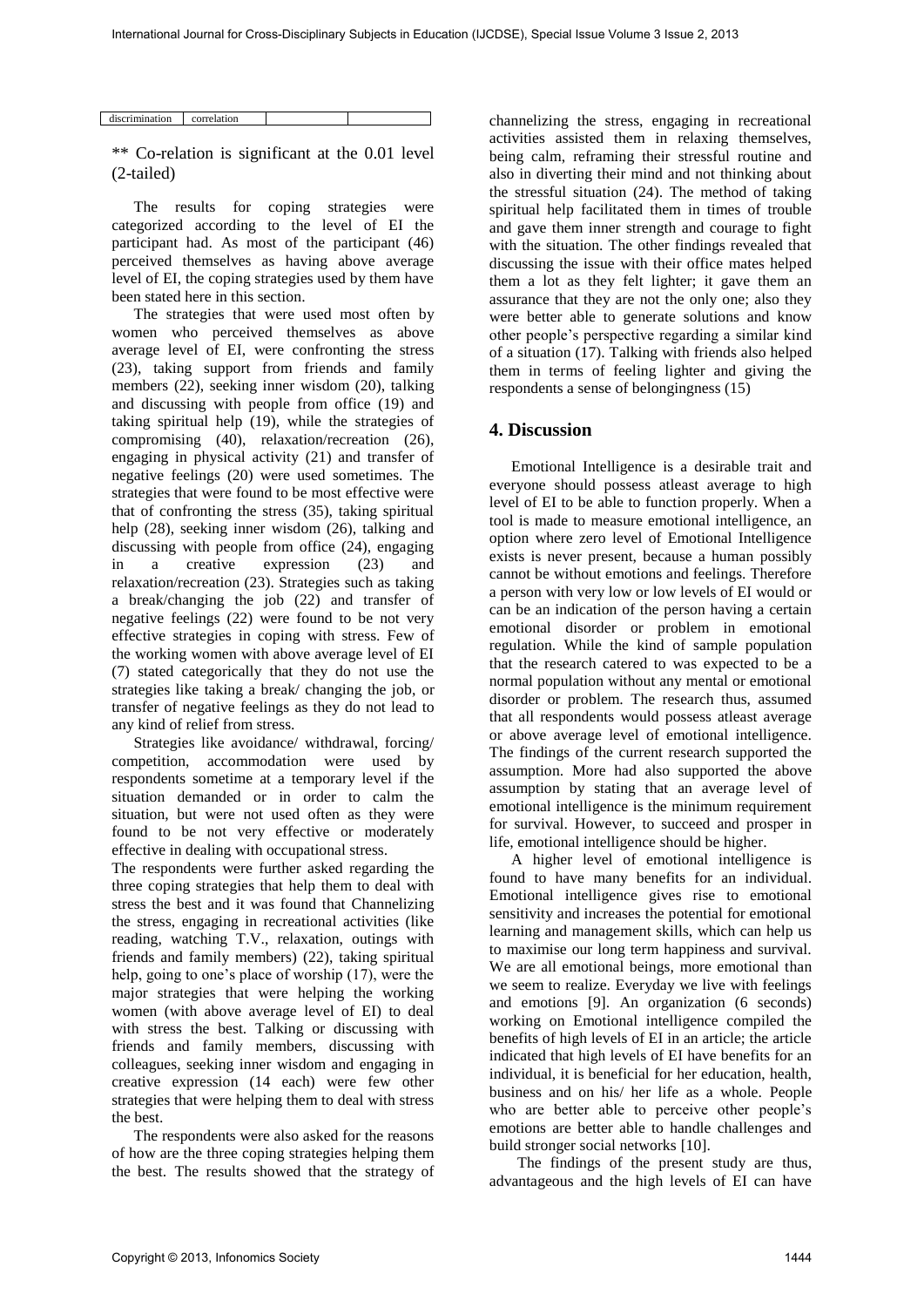various implications in the life of working women both professionally and personally. For women it is very difficult to separate her professional life from her personal life, thus having a high level of EI would play a significant role in the life both at a personal and professional level. An article by Aralkatti on the official webpage of the India's Defence R& D organization (Mahila Kalyan Manch part of the organization) supported the researchers viewpoint as she stated that women who have higher levels of EI are likely to be more assertive and they express their feelings directly, and they tend to feel positive about themselves; these women are outgoing and gregarious and express their feelings appropriately, they also can cope better with stress and are social, friendly and comfortable with themselves. They also display qualities like high self-esteem, mood management, and self motivation.

Discussing issues with the colleagues and talking out with friends were two stated reasons that helped the participants in coping and feeling happy and satisfied. One of the reason for this above average level of EI and average level of stress in the study participants may be because being in the city of Mumbai, there are long travelling hours, and women have friends who travel together and thus by talking out their problems with friends and colleagues they feel relieved and do not carry the burden of work to home and thus are able to carry out the household responsibilities effectively.

Another reason for lower stress could be the support of help from outside (home maids), who do the entire household chores and even cook the food. That also gives the working women lot of time to spend with her family. As the women in this study were working in private corporate sector, they were earning good salary and so could spend on hiring help.

Looking at the demographic profile most of the participant had one child and the rest had 2 children and between the age range of 8-12 years. Thus children being in the school going age were capable of taking care of themselves with the help available. Also the burden of studies may not be so much as they were in  $3<sup>rd</sup>$  to  $6<sup>th</sup>$  standard still away from the board exams.

Another finding of the present study, the significantly high negative correlations between the level of Occupational stress and Emotional intelligence has been supported and discussed by experts and researches in the field. Mayer, Caruso & Salovey (1999), believed that the person who can regulate their emotional states are healthier because they accurately perceive and appraise their emotional states, know how and when to express their feelings, and can effectively regulate their mood states. On the other hand positive emotions

may indeed undo the lingering effects of negative emotions that narrow one's thought-action range. Goleman stated in his findings that individuals with high level of emotional intelligence, pronounced by the ability to recognize and express emotions as well as to manage and control them, showed the ability to better cope with stress and suffer less from adverse health outcomes [7].

It was interesting to note that the 3 participants with well above average level of EI used coping methods of avoidance, forcing / competition only rarely or sometimes and did not find it very effective or find it only moderately effective. All the 3 respondents felt that the coping method of seeking inner wisdom and taking spiritual help are very effective in dealing with occupational stress. When analyzed further it was found that all three of them had high level of self-awareness and both these strategies were to do more with oneself, selftalk. Since the participants were high on selfawareness they would have found these methods very effective. The only participant with average level of EI said that the coping methods that were helping her best were that of discussing with colleagues, keeping career options open and helping her colleagues know her work, so that her work could be done even in her absence. The rationale given by her was that it helps her maintain her cool. It was interesting to know that how a person who does not have very high levels of EI chooses strategies which are not very positive and are to do with either shifting career, getting your work done from others. But the findings cannot be generalized because the sample with average level of EI was very small (only 1). International Sun of Cross-Disciplinary Superior Business (3.0268), Special University includes the Cross-Disciplinary Subjects in the Cross-Disciplinary Subjects in the Cross-Disciplinary Subjects in the Cross-Disciplin

Zeidner, Matthews, & Roberts in their book '*What we know about Emotional Intelligence'* have said that people who have higher levels of EI might not avoid the stressful situations; they might also make coping mistakes less often and have an adaptive style of coping [18]. While the individuals with low EI might use the same maladaptive style of coping over and over again. A viable explanation that the author gave for this reasoning was that emotionally intelligent individuals have more constructive thought patterns.

The ability to effectively deal with emotions and emotional information in the workplace assists employees in managing occupational stress and maintaining psychological well-being [15]. He further concluded that stress reduction and health protection could be achieved not only by decreasing work demands (stressors), but also by increasing the personal resources of employees, including emotional intelligence. The increasing of EI skills (empathy, emotional self-control) necessary for successful job performance can help workers to deal more effectively with their feelings, and thus directly decrease the level of job stress and indirectly protect their health.